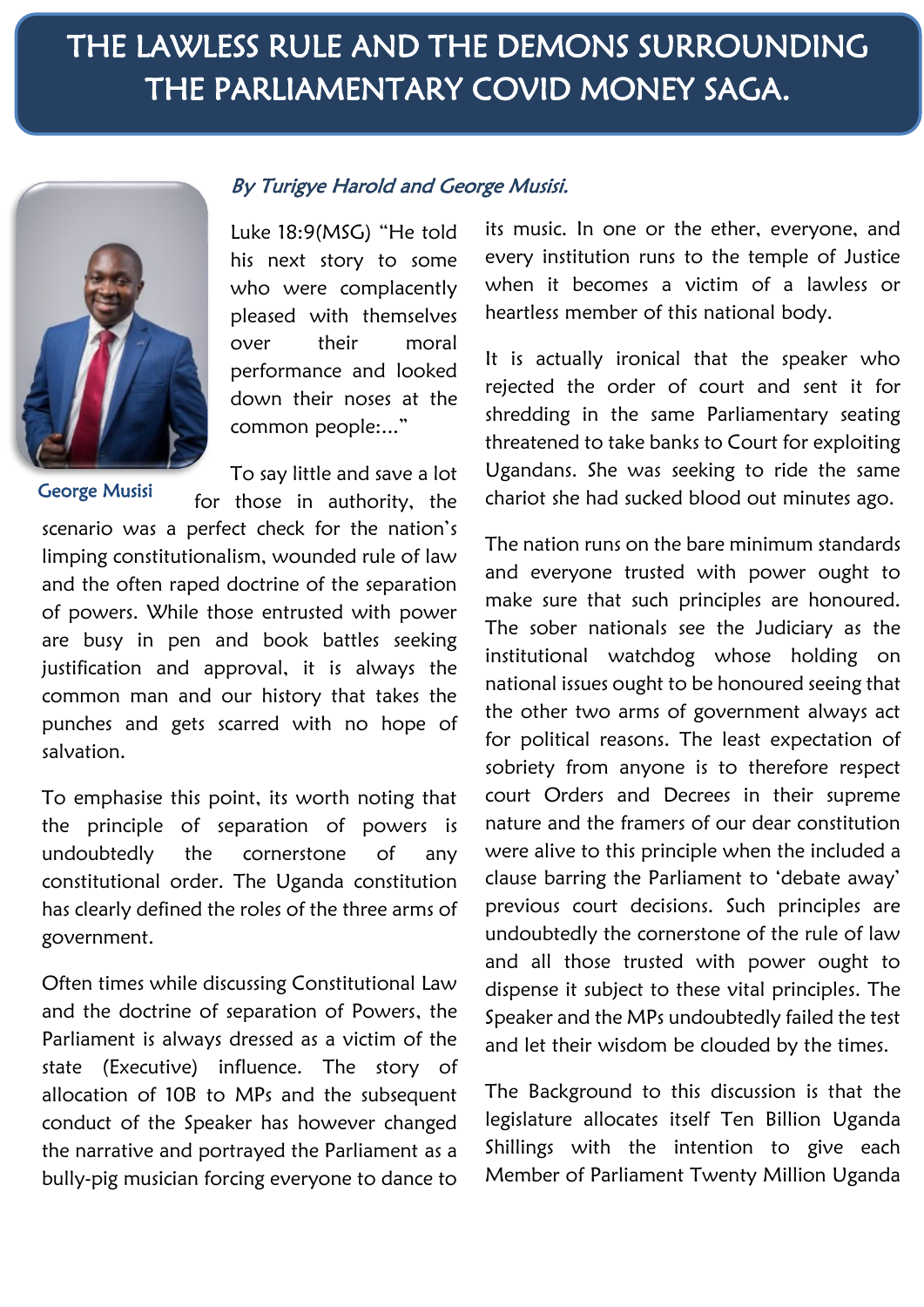Shillings to fight COVID-19. On the 20<sup>th</sup> of April 2020, Ntungamo MP, Gerald Karuhanga and Erute South Legislator Jonathan Odur filed the case against the Attorney General and the Parliamentary Commission in the High Court Civil Division seeking to halt the Parliamentary Commission from paying 10b to MPs to fight COVID-19 arguing that the Parliament had breached the Parliamentary rules of Procedure in passing the 10b. It is alleged that the money in question was just smuggled into the report by the budget committee chairperson without the consent and discussion by the Budget Committee.

In honour of the sub judice rule, we shall exercise self restraint and not discuss the fact the appropriation of the said money was not passed by the cabinet, and was granted on the Parliament's own deliberation.

On Tuesday the  $21<sup>st</sup>$  of April 2020, the High Court issued an Interim Order halting the Parliamentary commission from dispensing the 10B to the Members of Parliament, and in the event that the same has been sent to the MPs, the order further directed the MPS not to spend or use that money until the ruling in the main matter that was scheduled for the 29th of this Month.

When the matter came on the floor of Parliament a day after the ruling of the Speaker of Parliament (a lawyer by qualification) without any colour of shame elusively sought the opinion of the Attorney General (as if the Attorney General could opine to ridicule an Order of Court). It is no wonder that the speaker, who seemingly had left her decorum at home that day harshly interrupted the Attorney General who was on the flow of Parliament advising that any MP who spends the money would be doing so in contempt of Court. The head of the Legislature at the end countered the Judicial Order, rejected the Interpretation of the AG and took on the place of the Godmother to advise the MPs to spend the money in their constituencies through



Harold Turigye

the respective District COVID Task Forces.

The speaker appeared to even question the legality of courts in determining anything to do with Parliamentary process. This from a lawyer of long standing, is today the least shocking. What is even more shocking is the apparent trend of abuse of courts emanating from the speaker's office at every judgement ot ruling that does not meet her taste.

It seems the executive felt left out of this chase game between the Judiciary and the Legislature and thus decided to toss the game-table. The President in his 12th National Address on COVID 19 took time to address the issue and it is as though the Court Order dated 29th pertaining the case at hand had been extracted from the Presidential address with the Court ordering what the president had loosely ordered the previous night.

One of the myopic arguments before the preliminary issues were out to rest was the fact that the MPs were not a party to that suit and could not be charged with contempt of Court.

Note that The Parliamentary Commission according to the Constitution and the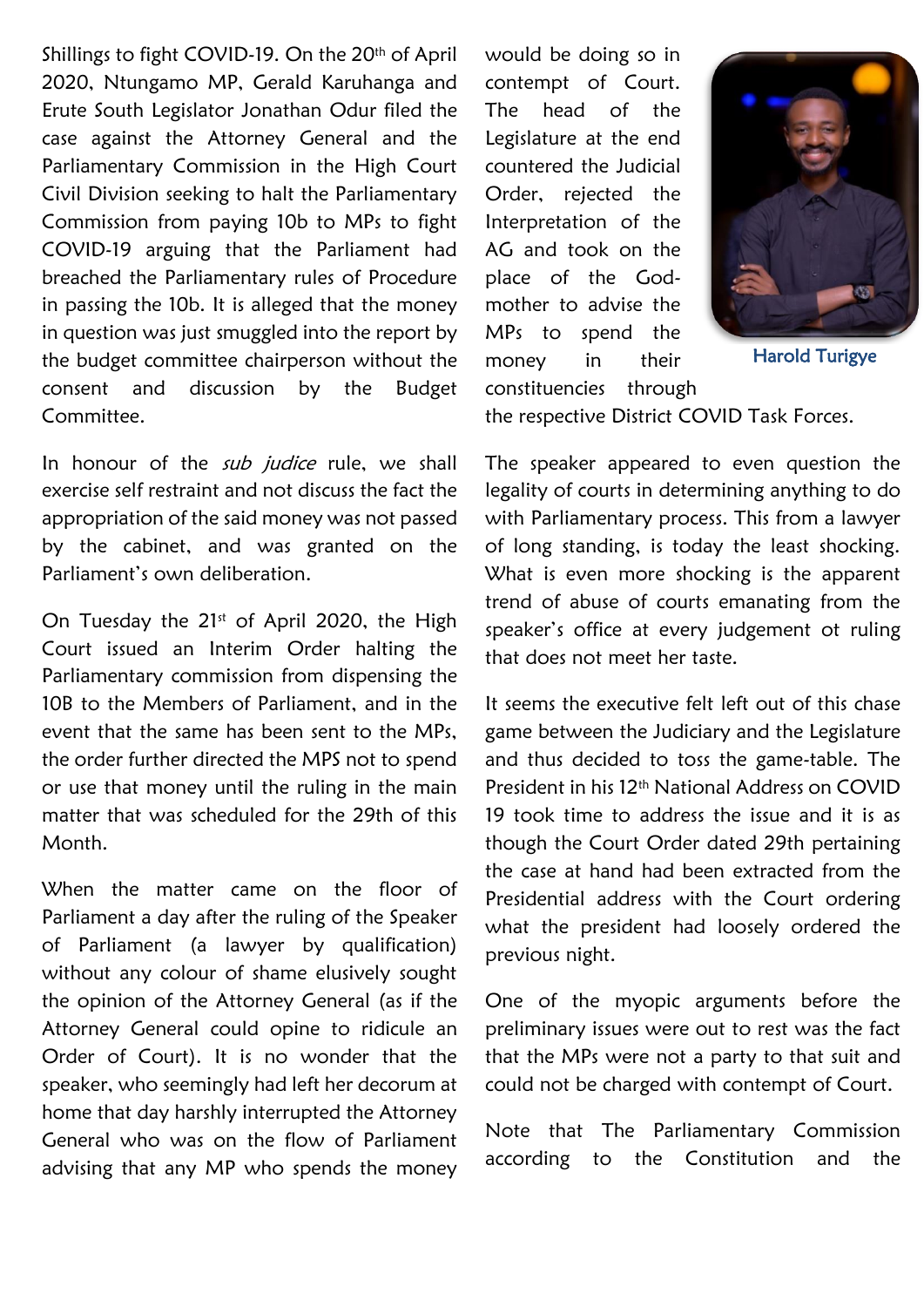Administration of Parliament Act Cap 257 is a body corporate and can thus be sued in its own name, and in simple terms is an entity representing the Members of a Parliament, Even before we look into the details of constitution and the relevant Act, the MPs are agents of the commission, who directly received the monies from a parry to the suit as an agent.

It is trite that court orders take effect upon pronouncement by Court and the speaker in questioning the right of MPs in seeking a remedy was rewriting the basic laws as we know them. It is important to note that there is no legal requirement that for one to be charged with contempt of Court, he or she ought to be party to that very suit. Courts using different diction have generally set out the ingredients of this illegality directing that in contempt of Court, the accuser must prove the existence of a lawful order, the knowledge of the order by the potential contemnor, and the potential contemnor's disobedience of the court Order. It is clear that one need not to be a party to the case to be guilty, and so our dear MPs have a stain to deal with.

Most importantly, in relation to Court Orders Court have on several occasions emphasised the supremacy of Court Orders holding that Court Orders are not mere suggestions or an opinion or a point of view, it is a directive that is issued after much though and with circumspection. The Court of Appeal in the decision of Housing Finance Bank Ltd & Anor Versus Edward Musisi CAMA No. 158/2010 that a court Order is a court Order regardless of whether in the affected Party's view it is null and void or irregular. We could however have a discussion countering this holding if a court Order was issued in violation of the non-derogable rights

under the constitution, which was not the case in the circumstances.

In the spirit of rule of law which principle was born and bred in Parliament itself, if Parliament thought was irregular, the only remedy was to officially instruct their lawyer to make an Application seeking to set aside the Court Order. It is not in the place of lawyers, litigants, Public servants to determine the legality of court orders, and to watch the speaker to do so with no question or reply is to set a bad precedent. In this case, silence is conspiracy.

The speaker in seeking the advice of the AG in interpreting a one page court order written in plain English language was apparently to seek a favourable opinion, the reason she did not hesitate to heckle him off the floor when he gave an unfavourable Opinion.

I think it would be important to echo the legal fact that neither speaker nor the president has the power to 'speak away' a court order. Whether it seemed that ordering that MPs send the money to the District COVID Task force was the humane thing or the most politically viable option to do, It was still a statement encouraging contempt and ridicule of Court and the same should be rebuked without compromise.

Be that as it may, the scenario brought into play the vital nature of the Attorney General's opinions that have previously been subject to heated debates and court battles. Courts have in the past pronounced themselves on the binding nature of the Attorney General's opinion. Justice Kanyeihamba while adjudicating over the matter of Bank of Uganda Versus Banco Arabe Espanol (Civil Appeal No. 1 of 2001) observed that the opinion of the